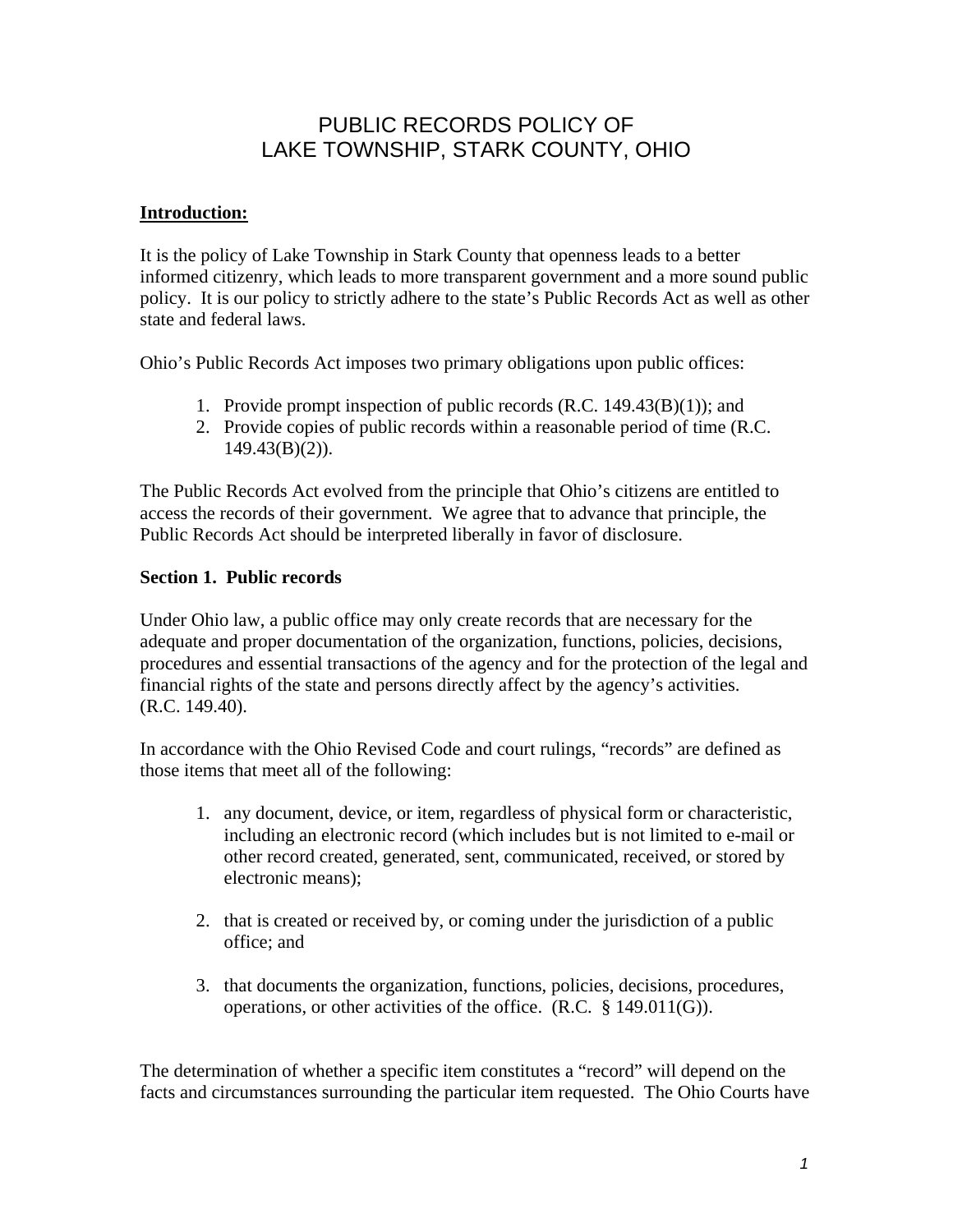imposed an actual use standard in defining a "record," which means that an item is not automatically a "record" simply because the public office could (but did not) use a document it received to carry out its duties and responsibilities.

Furthermore, a public office is not required to create new records to respond to a public records request, even if it is only a matter of compiling information from existing records.

## **Section 1.1**

It is the policy of Lake Township in Stark County that, as required by Ohio law, records will be organized and maintained so that they are made available for inspection to any person at all reasonable times during regular business hours. (R.C. 149.43(B)(1).

Copies will be made available upon request within a reasonable period of time. (R.C.  $149.43(B)(1)$ ).

A current record retention schedule will be readily available to the public upon request.  $(R.C. 149.43(B)(2))$ 

## **Section 1.2**

Not all of Lake Township's records are "public records." Certain records are exempt from the Public Records Act. Exempt records include records: (1) the release of which is *prohibited* by state or federal law, or 2) that are subject to an express exception set forth in Ohio's Public Records Act, which may be released only if Lake Township decides to waive the express exception.

Examples of records, the release of which is *prohibited* by state or federal law, include, but are not limited to, the following:

Attorney-client privileged information;

Records of a Certified Public Accountant or public accountant in the performance of an audit of a public office (R.C. 4701.19(B));

Federal tax returns (26 U.S.C. 6103(a));

Criminal background information and other law enforcement information on the LEADS/CCH/NCIC computer database (42 U.S.C. 3789g);

Records that have been sealed pursuant to a statutorily authorized court order (*i.e*. R.C. 2953.52);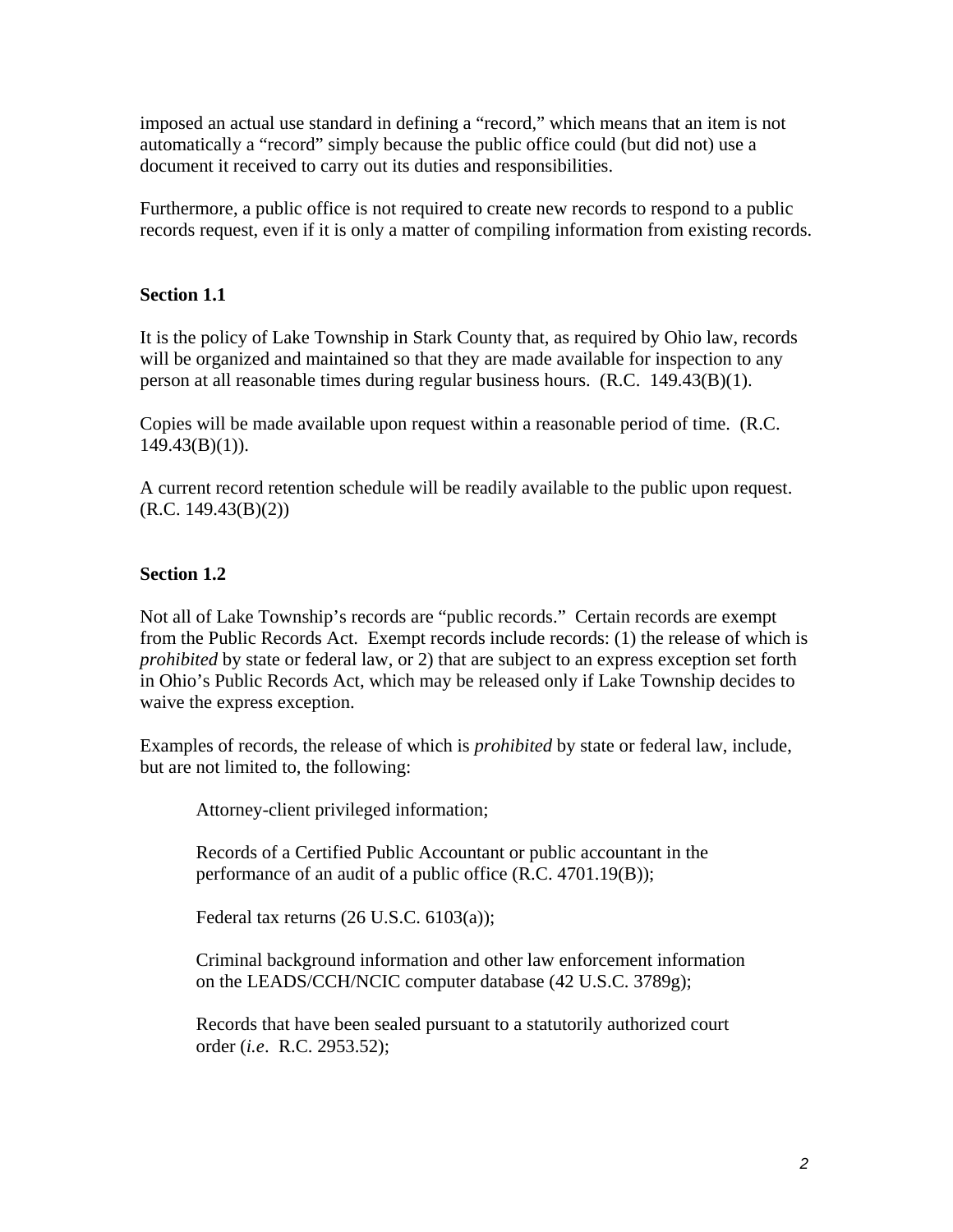Peace officer's home address during the pendency of a criminal case in which the officer is a witness or arresting officer  $(R.C. 2921.24(A))$ ; and

Employees' and their family members records that were created for purposes of the Family Medical Leave Act or the Americans with Disabilities Act (29 CFR  $825.500(g)$  and  $1630.14(c)(1)$ ).

Examples of records that are subject to an express exception set forth in Ohio's Public Records Act, which may be released only if Lake Township decides to waive the express exception include, but are not limited to, the following:

Peace Officer, firefighter, EMT, prosecutor, assistant prosecutor, children's services worker, or corrections officer, Residential and Familial Information (R.C. 149.43(A)(7));

Records that pertain to a patient's medical history, diagnosis, prognosis, or medical condition and that were general and maintained in the process of medical treatment (R.C. 149.43 $(A)(1)(a)$ );

Records that contain information that was specifically compiled in reasonable anticipation of, or in defense of, a civil or criminal action or proceeding (R.C. 149.43 $(A)(1)(g)$ ); and

Records that pertain to a law enforcement matter of a criminal, quasicriminal, civil, or administrative nature and that, if released, would create a high probability of disclosing any of the following (1) the identity of an uncharged suspect,  $(2)$  the identity of a confidential source,  $(3)$  specific confidential investigatory techniques or procedures; (4) specific investigative work product; or (5) information that would endanger the life or physical safety of law enforcement personnel, a crime victim, a witness, or a confidential source  $(R.C. 149.43(A)(2)).$ 

The *exemptions* to the Public Records Act will be narrowly construed by this office in the favor of disclosure. This office may seek a legal review prior to determining whether or not an exception applies.

#### **Section 2. Record requests**

Each request for public records should be evaluated for a response using the following guidelines: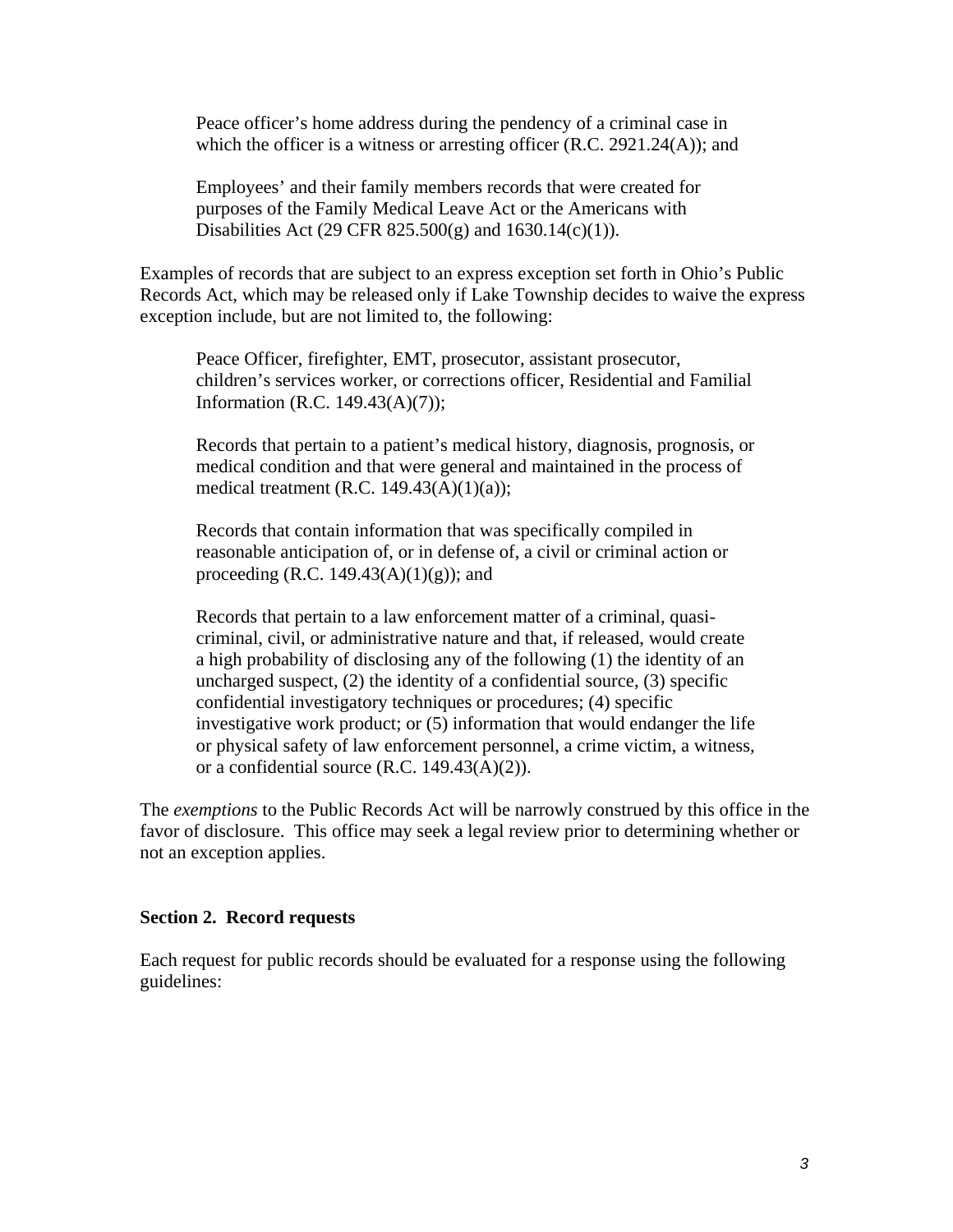### **Section 2.1**

Although no specific language is required to make a request, the requester must at least identify the records requested with sufficient clarity to allow this office to identify, retrieve, and review the records. If a requester makes an ambiguous or overly broad request or has difficulty in making a request for copies or inspection of public records such that this office cannot reasonably identify what public records are being requested, then this office may deny the request. In such case, this office will provide the requester with an opportunity to revise the request by informing him of the manner in which records are maintained by the office and accessed in the ordinary course of this office's duties. (R.C. 149.43(B)(2)).

### **Section 2.2**

The requester does not have to put a records request in writing, and does not have to provide his identity or the intended use of the requested public record. However, the records custodian may ask for a written request and may ask for the requestor's identity and/or intended use of the information requested if (1) it would benefit the requestor by helping the public office identify, locate or deliver the records being sought, and (2) the requestor is informed that a written request and the requestor's identity and intended use of the information requested are not required. (R.C. 149.43(B)(5)).

### **Section 2.21**

This office will permit a requester to choose to have the public record duplicated upon paper, upon the same medium which this office keeps it, or upon any other medium which this office determines that it reasonably can be duplicated as an integral part of the normal operations of this office. This office is not required to allow the requester to make the copies of the public record. (R.C. 149.43(B)(6)).

### **Section 2.3**

Public records should be available for inspection at all reasonable times during regular business hours. Public records should be made available for inspection promptly. (R.C. 149.43(B)(1). To the extent that an office may operate 24-hours-a-day, the records of that office will be made available for inspection during normal administrative hours.

Copies of public records should be made available within a reasonable period of time.  $(R.C. 149.43(B)(1)).$ 

The determination of the terms "prompt" and "reasonable" take into account the volume of records requested; the proximity of the location where the records are stored; and the necessity for any legal review of the records requested.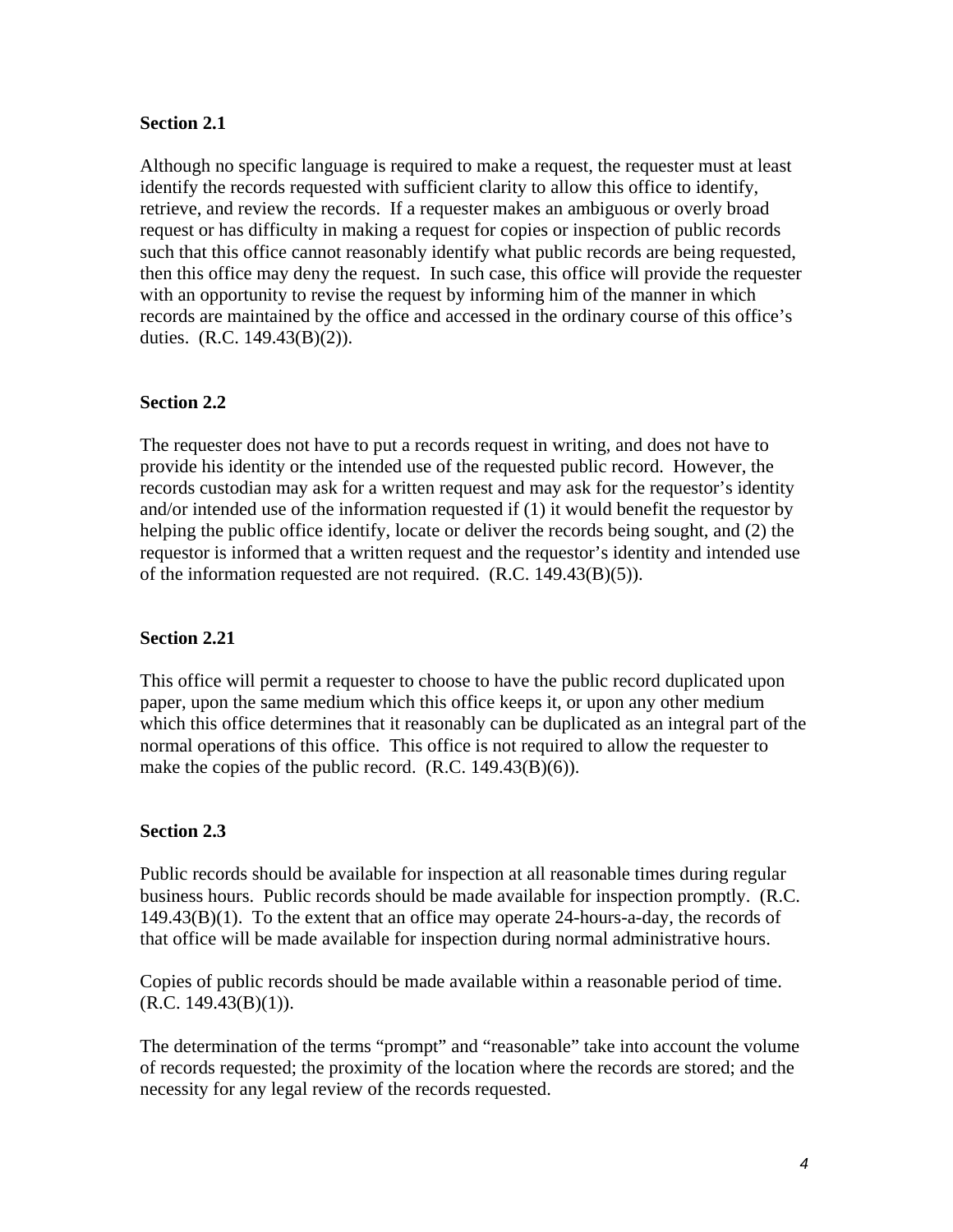#### **Section 2.4**

Each request should be evaluated for an estimated length of time required to gather the records. Routine requests for records should be satisfied immediately if feasible to do so. Routine requests include, but are not limited to, meeting minutes, both in draft and final form, resolutions, budgets, etc.

#### **Section 2.5**

Upon request, this office will provide copies of public records to a requester by United States mail or by any other delivery means or transmission that this office deems reasonable. (R.C. 149.43(B)(7)).

This office will limit to ten the number of copies of public records provided per month to a requester by United States Mail, unless the requester certifies in writing that he/she does not intend to use or forward the requested records, or the information contained in them, for commercial purposes. The word "commercial" should be narrowly construed and does not include reporting or gathering news, reporting or gathering information to assist citizen oversight or understanding of the operation or activities of government, or nonprofit educational research. (R.C. 149.43(B)(7)).

#### **Section 2.6**

By Ohio law, this office is not required to permit a person who is incarcerated pursuant to a criminal conviction or a juvenile adjudication to inspect or to obtain a copy of any public record concerning a criminal investigation or prosecution or concerning what would be a criminal investigation if the subject of the investigation or prosecution were an adult, unless the judge who imposed the sentence or made the adjudication with respect to the person, or the judge's successor in office, finds that the information sought in the public record is necessary to support what appears to be a justifiable claim of the person. R.C. 149.43(B) (8).

#### **Section 2.7**

This office, in response to a written request made and signed by a journalist, which must include the journalist's name and title and the name and address of the journalist's employer and which states that the disclosure of the information sought would be in the public interest, will provide the address of the actual personal residence of anyone employed by this office as a peace officer, firefighter, EMT, prosecutor, assistant prosecutor, children's services worker, or corrections officer, and, if such employee's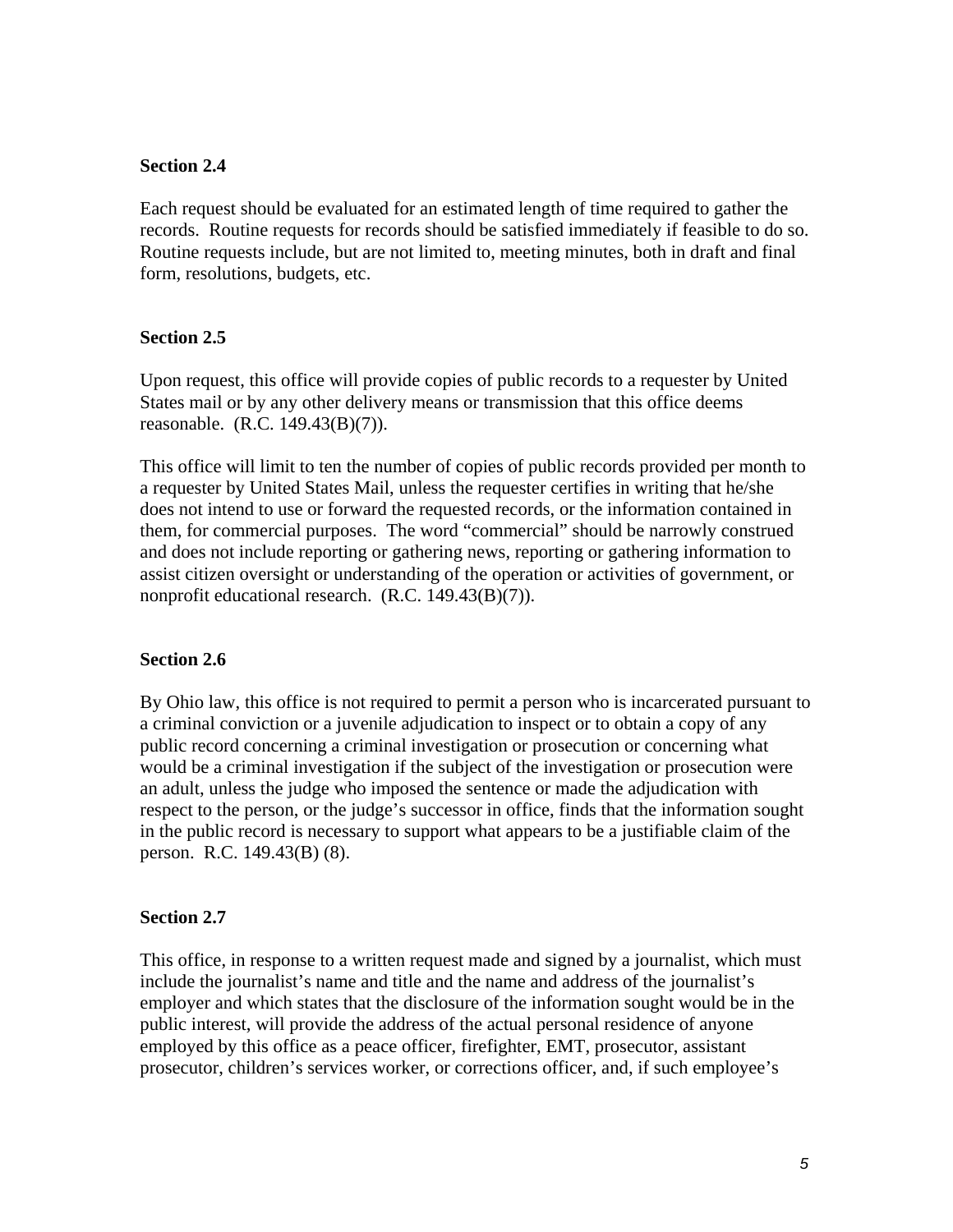spouse, former spouse, or child is employed by a public office, the name and address of that public office.  $(R.C. 149.43(B)(9))$ .

## **Section 2.8**

Any denial of public records requested, in part or in whole, should include an explanation, including legal authority, as to why the request was denied. If the initial request was provided in writing, the explanation for denial will be provided to the requester in writing.  $(R.C. 149.43(B)(3))$ .

If portions of a record are public and portions are exempt, the exempt portions should be redacted and the rest released. If there are redactions, the office will notify the requester of any redaction or make the redaction plainly visible. Each redaction should be accompanied by a supporting explanation, including legal authority, as to why the redaction was made.  $(R.C. 149.43(B)(1)$  and  $(2)$ ).

## **Section 2.9**

This office has no duty to provide records acquired after a request for records is complete.

## **Section 3. Costs for Public Records**

Those seeking public records should be charged only the actual cost of making copies, unless the cost is otherwise set by statute. (R.C. 149.43(B)(1)). Employee time should not be calculated into the charge for copying a public record. However, in the event that circumstances make it reasonable for this office to hire an outside contractor to make copies of requested records, the requester will be charged the actual cost paid to the outside contractor for the copying service.  $(R.C. 149.43(F)(2)(a))$ . These circumstances may include but not be limited to a lack of in-house photocopying resources or labor.

This office has no duty to provide copies of public records free of charge to someone who indicates an inability or unwillingness to pay for them.

**Section 3.1** The charge for paper copies is the first five are free and then [FIVE] cents per page thereafter.

## **Section 3.2**

This office may require a requester to pay in advance the cost involved in providing the copy of the public record, as requested.  $(R.C. 149.43(B)(6))$ .